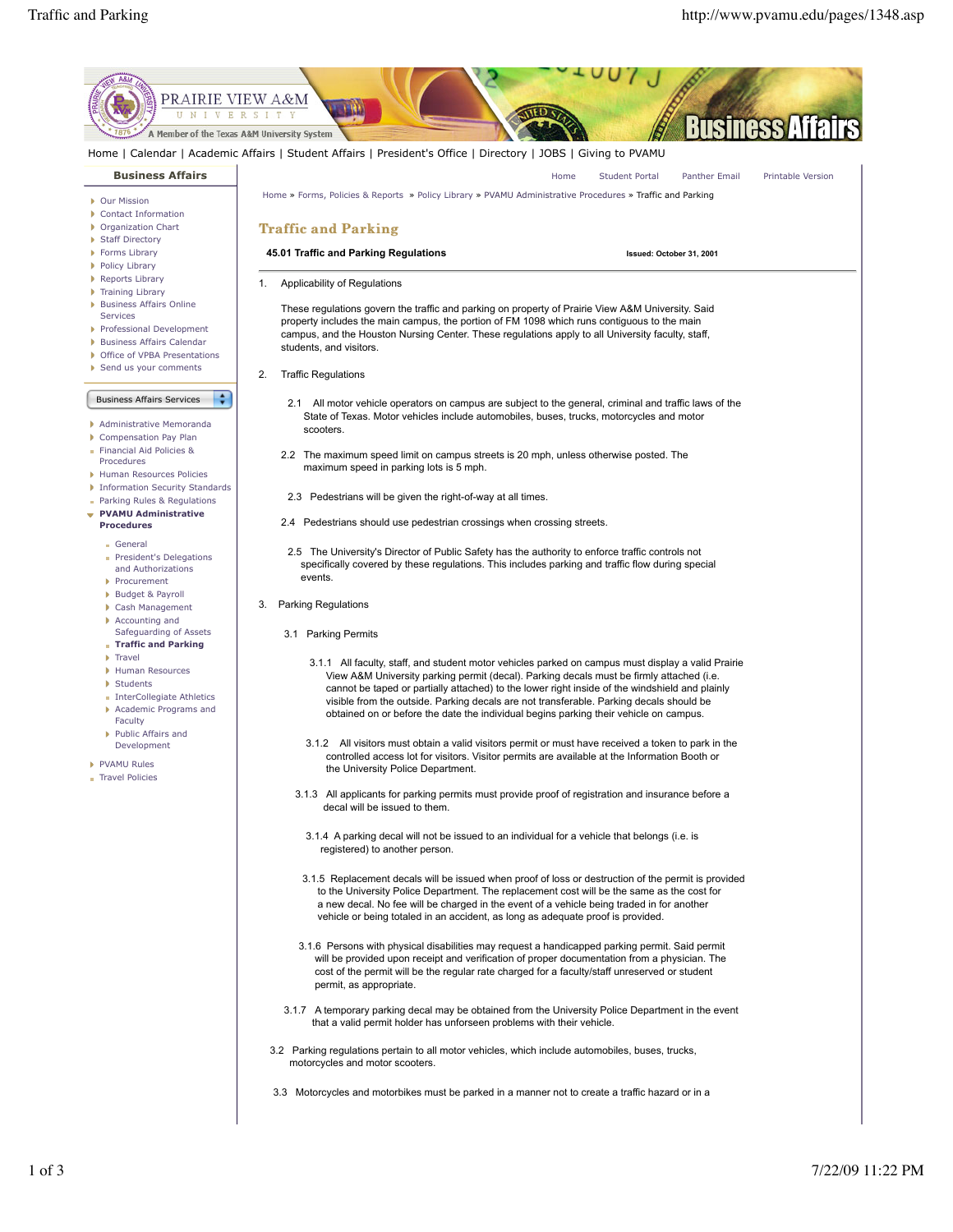place specifically designated for such vehicles.

- 3.4 Bicycles should be parked in racks, if available, or in a manner not to create a traffic or safety hazard.
- 3.5 Motor vehicles may not be operated on a pedestrian walk or a sidewalk, with the exception of authorized University vehicles.
- 3.6 Parking is permitted only in areas clearly identified for parking. The absence of "No parking " signs does not imply that parking is allowed. Street parking is prohibited except where signs indicate parking is permitted. Vehicles parked on the street must be in designated parking spaces.
- 3.7 Traffic and parking regulations posted on signs apply at all times, including holidays and between academic sessions.
- 3.8 Motor vehicles may not be driven through a barricade or road block.
- 3.9 The following parking violations are subject to parking fines:
- a. Parking in a non-designated space
- b. Improper display of parking permits
- c. Use of a parking permit on a vehicle other than the vehicle for which the permit was issued
- d. Falsifying, reproducing, or altering a parking permit
- e. Parking in a no-parking or a loading zone
- f. Parking in reserved areas g. Parking in a service or access driveway
- h. Obstructing traffic, streets, sidewalks or building entrances or exits
- I. Parking in a striped zone (crosswalks, end of lane, etc.)
- j. Parking in a tow-away zone (red curbs)
- k. Backing into parking spaces l. Vehicles with no parking permits
- m. Blocking a fire hydrant
	- 3.10 The following parking violations are subject to towing and impounding vehicles:
		- a. Obstructing a moving lane of traffic
		- b. Parking in a reserved space
		- c. Parked on campus without a current valid parking permit
		- d. Parked in a red fire zone
		- e. Obstructing access to a maintenance work site (i.e. trash container, maintenance room or
		- loading dock)
		- f. Double parked behind another vehicle
		- g. Vehicle of a suspect arrested by any law enforcement agency
		- h. Parked in an area not designated for parking and causing a traffic hazard or impediment
		- I. Blocking a vehicle in a parking space
		- j. Parked in a "Patient Only" space
- 4. Parking and Traffic Fees

4.1 Parking and traffic fees are as follows:

| Category                                                                                                                                                                  | Rate                                            |
|---------------------------------------------------------------------------------------------------------------------------------------------------------------------------|-------------------------------------------------|
| <b>Student Parking Permit</b><br>Fall/Spring<br><b>Summer Session</b><br>Short Course                                                                                     | \$35<br>\$15<br>\$10                            |
| <b>Faculty/Staff Parking Permit</b><br>Controlled Access - Reserved<br>Controlled Access - Unreserved<br>Reserved<br>Unreserved<br>Second Vehicle<br><b>Third Vehicle</b> | \$150<br>\$125<br>\$110<br>\$60<br>\$15<br>\$60 |
| Parking and Traffic Fines<br><b>Moving Violations</b><br>Non-moving Violations<br>Parking in Handicapped Zone<br>Towing Charge                                            | \$75<br>\$50<br>\$200<br>\$75                   |

- 4.2 Payment of parking and traffic fees will be handled as follows:
	- a. Students requesting a parking permit will be assessed a parking fee in their student fee account when they pick up their parking decal and then will be required to pay the fee at the Cashiers window.
	- b. Faculty and staff requesting a parking permit will be required to make their payment at